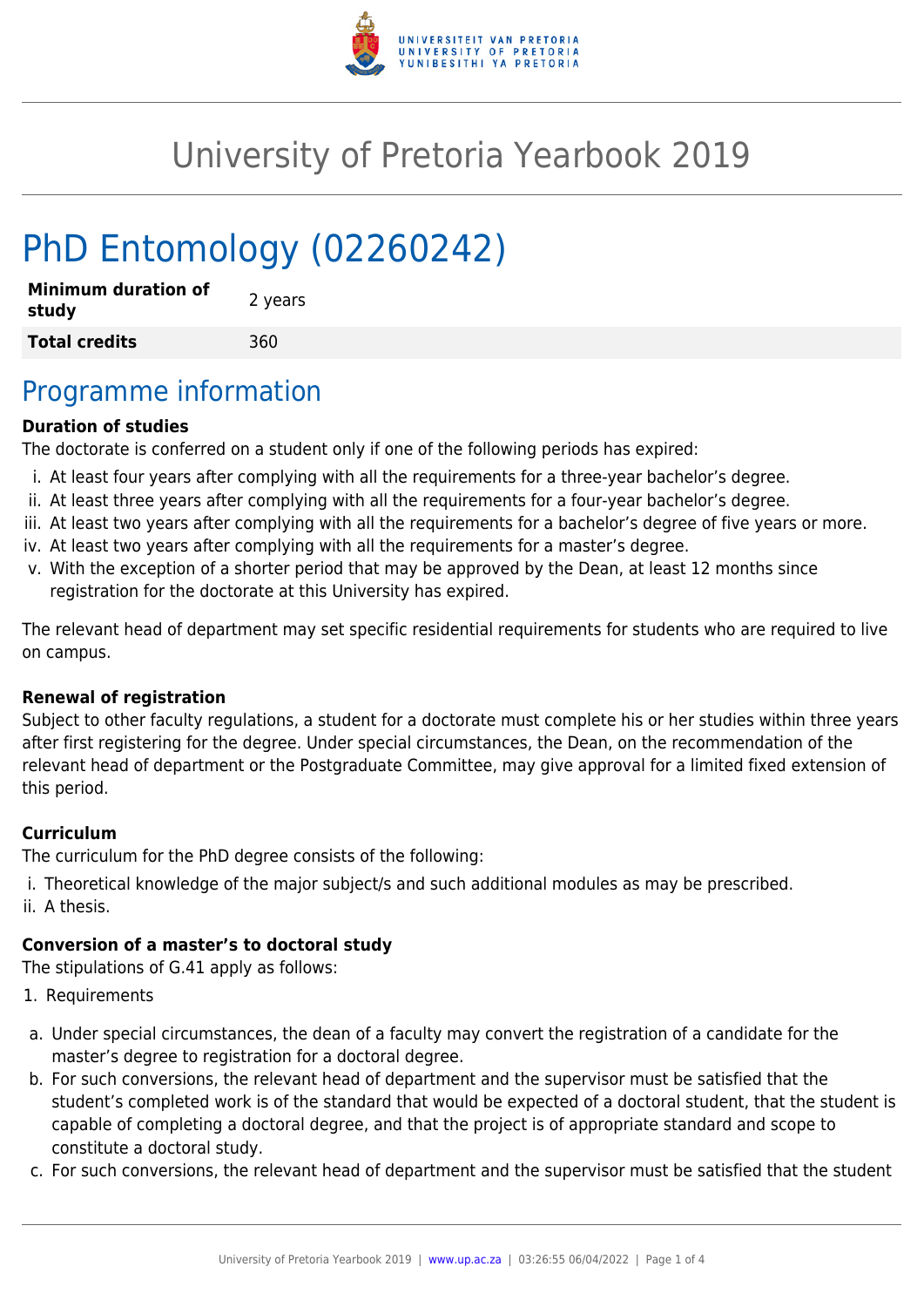

has demonstrated that he or she has the potential to fulfil the requirements of a doctoral degree without having completed a master's degree.

- 2. Process
- a. Application for conversion may be submitted at any time during the course of study for the master's degree.
- b. The application for the conversion must include the following documentation:
- i. A detailed progress report by the candidate of the work completed for the master's project. The report must provide proof that the results obtained thus far are of such a standard and scientific significance that they justify conversion to a doctoral project. The report should include details of presentations made at conferences and of material that has been submitted for publication and/or published.
- ii. A detailed proposal for the intended doctoral project, written by the candidate, including the objectives of the project.
- iii. A recommendation by the supervisor with specific comments on the ability of the applicant as a potential doctoral candidate as well as the feasibility of the conversion, especially with regard to the information provided by the candidate in his/her reports (items (i) and (ii)).
- iv. A recommendation by the relevant head of department, if he or she is not the supervisor, in which the ability of the candidate as a potential doctoral candidate is confirmed.
- v. If the Dean considers it advisable for the faculty, the candidate may be required to present a seminar to the department in support of the application. In this case, the relevant head of department should include a report on this in his or her recommendation.
- c. The application of the candidate, together with the reports and recommendations, is submitted for consideration to the Dean, (who may delegate to the Chairperson of the Faculty Postgraduate Committee) for approval. The decision should be submitted to the Faculty Board for approval.

#### **General**

Candidates are required to familiarise themselves with the General Regulations regarding the maximum duration of study and the requirements to submit an article/s for publication.

## Admission requirements

- In addition to the requirements of General Regulations G.1.3 and G.62 the MSc MScAgric MInstAgrar or other appropriate degree is a prerequisite for admission to PhD studies. Additional requirements and conditions can be specified by the Dean on the recommendation of the Head of Department and the supervisor.
- Admission is additionally dependent on availability of supervisor/s and/or projects within the department.

## Examinations and pass requirements

- i. Consult the General Regulations that apply to the calculation of marks.
- ii. In order to obtain the PhD degree the candidate must:
- pass the examinations and the prescribed modules, as determined in the study programme;
- pass the thesis; and
- pass the final examination on the thesis and general subject knowledge.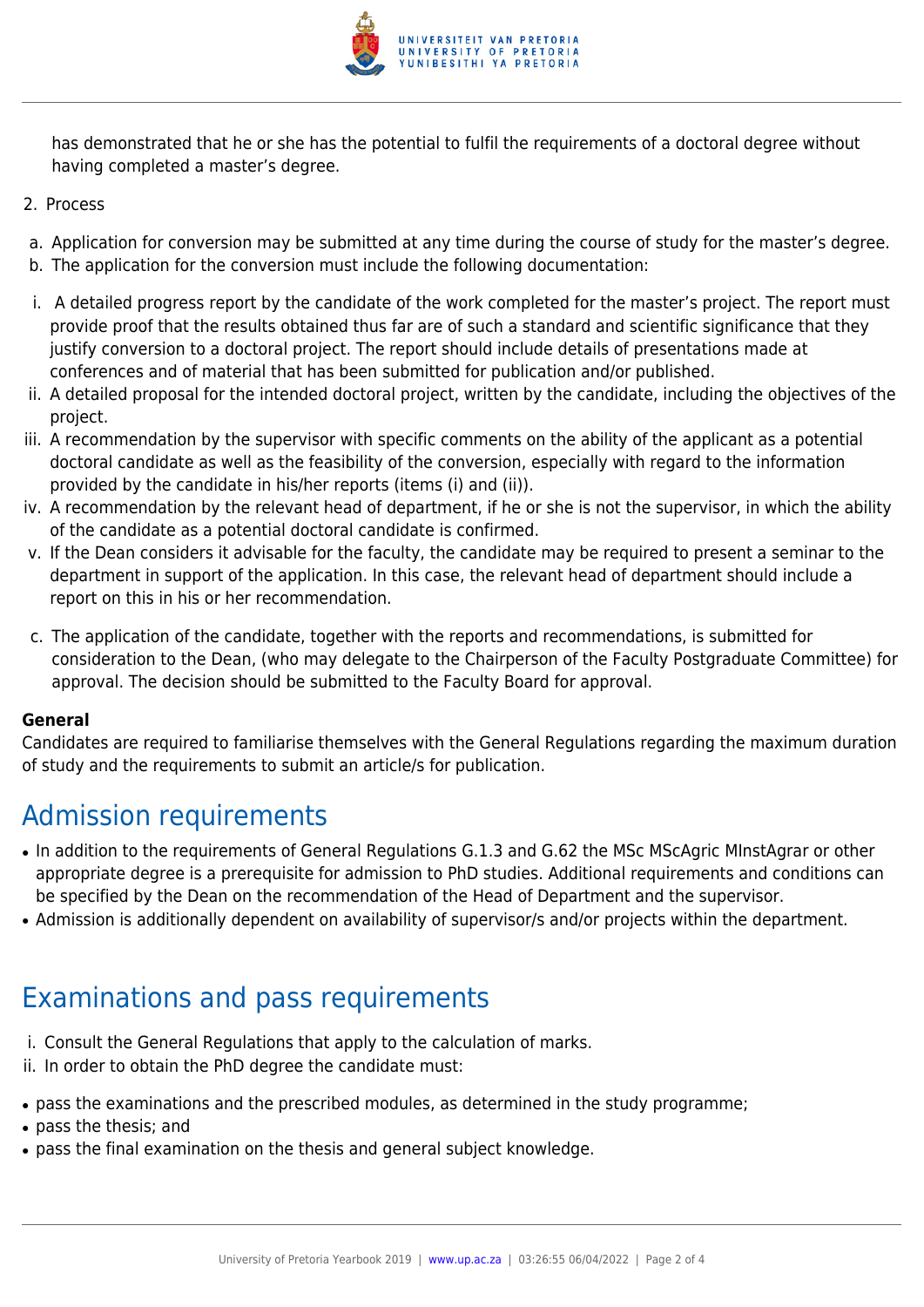

### Curriculum: Year 1

**Minimum credits: 360**

### **Core modules**

[Thesis: Entomology 990](https://www.up.ac.za/faculty-of-education/yearbooks/2019/modules/view/ENT 990) (ENT 990) - Credits: 360.00